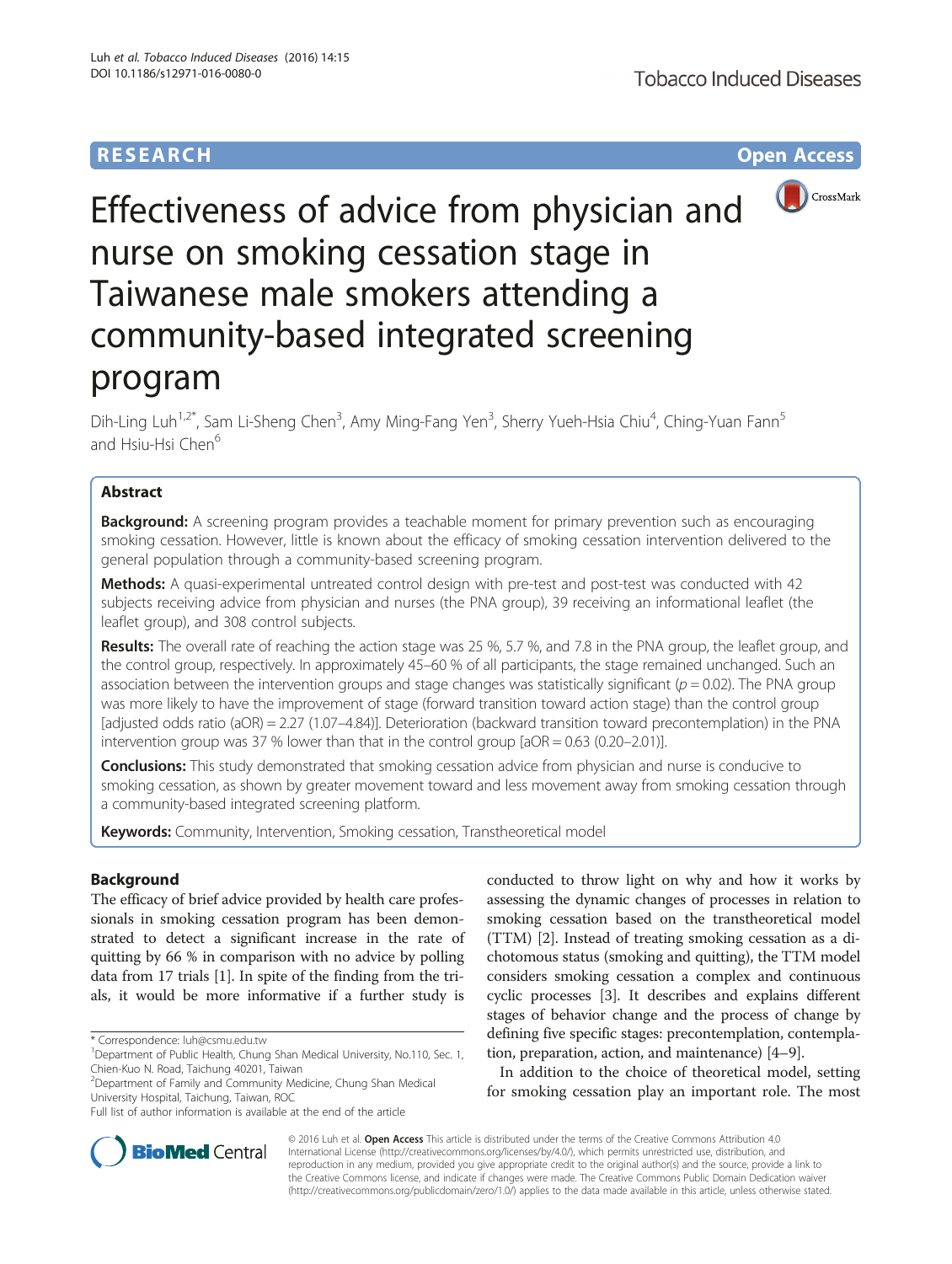common setting for delivery of smoking cessation advice was the primary care setting, followed by hospital wards, outpatient clinics, and industrial clinics [\[1\]](#page-8-0). Intervention has been rarely designed to be delivered in a community setting and targeted at the general population. With the advent of population-based screening for cancers and chronic diseases, it has been advised that screenings may provide an opportunity for teaching smoking cessation [[10\]](#page-9-0), including self-help information [[11\]](#page-9-0), physician referral for abnormal computed tomography findings [\[12](#page-9-0)], and smoking cessation advice from physicians [\[13](#page-9-0)]. For example, the smoking cessation programs have been jointly conducted with those screening programs for lung cancer [\[10](#page-9-0)–[23\]](#page-9-0) and also for cervical cancer [\[24](#page-9-0), [25](#page-9-0)].

Following the model built in Keelung Communitybased Integrated Screening program [[26](#page-9-0)–[29\]](#page-9-0), Nantou County's community-based integrated screening (CIS) (see below) aimed to deliver out-reaching screen service into communities for residents aged 20 years or over in Nantou. It is therefore possible for using the CIS as the platform for delivering a smoking cessation intervention for the underlying population.

The aim of this study was to evaluate the effects of two intervention strategies, advice on smoking cessation from physician and nurses and a self-contained informative leaflet, on the transitions through smoking-cessation stages (including forward transition toward the action stage and the backward transition toward precontemplation) through a community-based integrated screening program. Because the smoking prevalence rates were 46.9 % for males and 4.6 % females in Taiwan, respectively [[30](#page-9-0)], we only included men subjects in the current analysis.

### Methods

### Study population

Subjects were selected from those who smoked and attended a community-based integrated screening program in Nantou, the central county in Taiwan, a multiplescreening model that has been described in full elsewhere [[26](#page-9-0)–[29\]](#page-9-0). In brief, the Health Bureau of Nantou County developed a program following the Keelung communitybased integrated screening program (KCIS), which is tailored for early detection of multiple diseases including five cancers (breast cancer, cervical cancer, oral cancer, and colorectal cancers, and hepatocellular carcinoma) and three chronic diseases (type 2 diabetes, hyperlipidaemia, and hypertension). The recruitment criterion was in light of self-reported smoking status obtained from the questionnaire which was administrated by screening attendees themselves at on-site screening. Because there were few female smokers (2.6 % of smokers), study population were limited to males only.

All participants provided individual written informed consent during the uptake of screening asked their

permission to link their screening data to external data such as national mortality for evaluating the survivorship of each participant for research purpose only. The current analysis had been approved by the local ethical committee of Nantou Health Bureau. All procedures met requirements mandated by the ethical guidelines for research in Taiwan today, including no-harms to participants, informed contents, privacy consideration, no interest conflict, prudent sample size calculation, and the freedom to withdraw from study. The research project was approved by local health authority to meet any ethical requirement mandated by Taiwanese government.

#### Study design, intervention, and data-collection protocol

A quasi-experimental untreated control design with pretest and post-test was adopted. The intervention was related to smoking cessation. Pre-test and post-testing were to measure the stage changes in smoking cessation following the transtheoretical model. The selection of intervention group and the control group is delineated as follows. Ten out of thirteen towns/villages in Nantou County were involved in the current smoking cessation study. Three were excluded due to the consideration of feasibility of local health manpower.

The smoking status was self-reported by a questionnaire. The question was 'Do you have smoking habit currently?' the answer included (1) never smoke (2) quitted and (3) smoke currently. Because the study population were current smokers, the quitter was define as those who had quit at follow-up telephone survey.

A total of 6,372 subjects (638 in intervention group and 5,734 in the control group) attended the Nantou Community-based Integrated Screening (NT-CIS) from February to September 2003. According to screening data, 103 smokers were identified in the intervention area out of 638 participants, and the smoking rate of the intervention group was 16.14 %. We provided screening results for participants within 2 weeks after on-site screening. The participants in the intervention area were classified according to whether they came back to consult with the screening report in person. Among the male smokers, 40 smokers took screening report at health station in person and received smoking cessation advice from physician and nurses directly. This group was defined as the 'physician- and nurse-advised group' (PNA group). Another 53 smokers who did not come back to take screening report in person, defined as 'the leaflet group', received smoking cessation advice, a smoking cessation informational leaflet, and their screening report by mail.

For intervention groups, PNA group received advice from physician including (1) a brief summary on smoking participant's age, smoking history, and chronic disease history accrued from screening questionnaire, (2)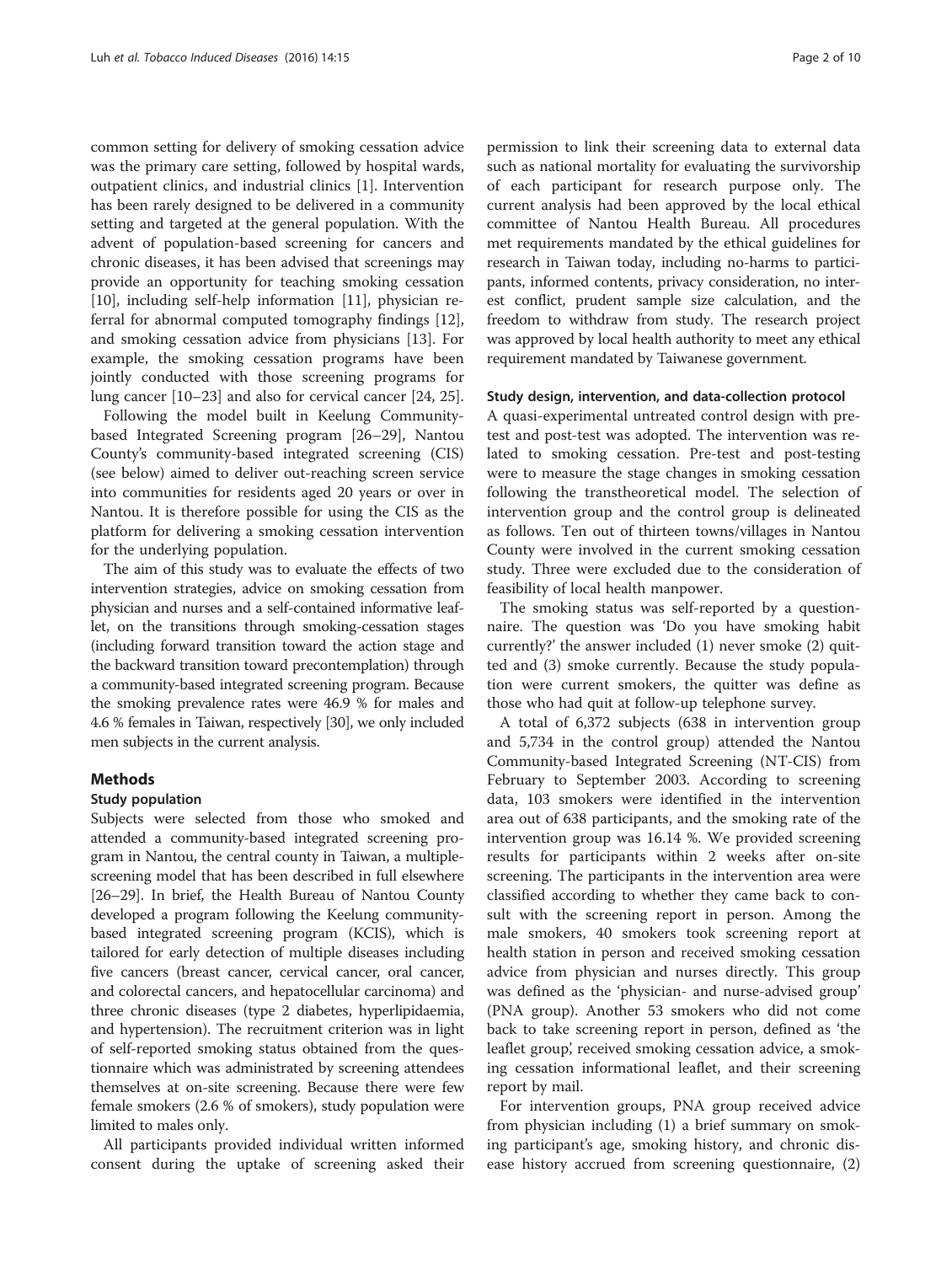biochemical examination results from on-site screening, and (3) a formal documentation of audience on smoking cessation signed by physician. The average time to persuade participants to stop smoking through physician was 42 s. Participants who were introduced by the advice of smoking cessation upon recommendation by physician signature were taken by public health nurse to assess the willingness of stop smoking and the degree of addiction to smoking, and provide relevant information on smoking cessation for them. Those who failed to take the results of first stage of screening were noticed by mail with recommendation on smoking cessation and relevant information, harm of smoking, and benefit of smoking cessation on health together with the results of the first stage of screening.

In the control group, there were 5,734 participants and 1,065 smokers. The smoking rate of the control group was 18.57 %. We chose 390 male smokers (approximately four times the number of study subjects in the intervention groups) from the control group by simple random sampling. This group, defined as 'the control group', was still invited to undertake the routine screening but none of any formal smoking cessation advice either from physician or nurse directly or from the mailed leaflet was provided.

Public health nurses followed all three groups (namely PNA, leaflet, and control groups) by telephone from October to December 2003, approximately 2 to 8 months after screening, to interview them in order to glean information on smoking cessation stage. Figure 1 summarises the procedure for implementing the current study and collecting data. The details of procedure are given in Additional file [1](#page-8-0). The participant flow chart is shown in Fig. [2.](#page-3-0)

According to our sample size, the statistical power using multivariable logistic regression model was approximately 64.3 % for PNA group versus the control group, and 54.3 % for the comparison of three groups when the leaflet group (with the smallest sample size) were added.

#### Instrument and definition of variables

Data sources for this study included screening data and follow-up telephone survey data. Baseline variables from the questionnaire included age  $(\leq 50, 51-64)$  or ≥65 years), smoking commencement age  $\langle 20, 220 \rangle$  years), time of first cigarette in the morning (<30 or  $\geq$ 30 min after waking), smoking cessation advice from others in the previous 6 months (yes/no), and personal disease history (hypertension, diabetes).

The primary outcome variable was the change in smoking cessation stage, as measured by the response to two questions: 'are you a current smoker?' and 'have you ever seriously considered stopping smoking, and if so, when do you plan to stop?' Possible responses to the first question were 'yes' and 'no'. Responses to the second question included 'never', 'yes, but not sure when I will quit', 'yes, and I intend to quit in the next 6 months', 'yes, and I intend to quit within one month', and 'I have quit smoking' (this response was in the follow-up questionnaire only). Following the transtheoretical model [\[6](#page-8-0), [31, 32](#page-9-0)], the smoking cessation stages at baseline were divided into three categories: precontemplation (smokers who have never considered quitting), contemplation (smokers who have considered quitting), preparation (smokers who have considered quitting and intended to quit in the next 6 months and this month). The smoking-cessation stage at follow-

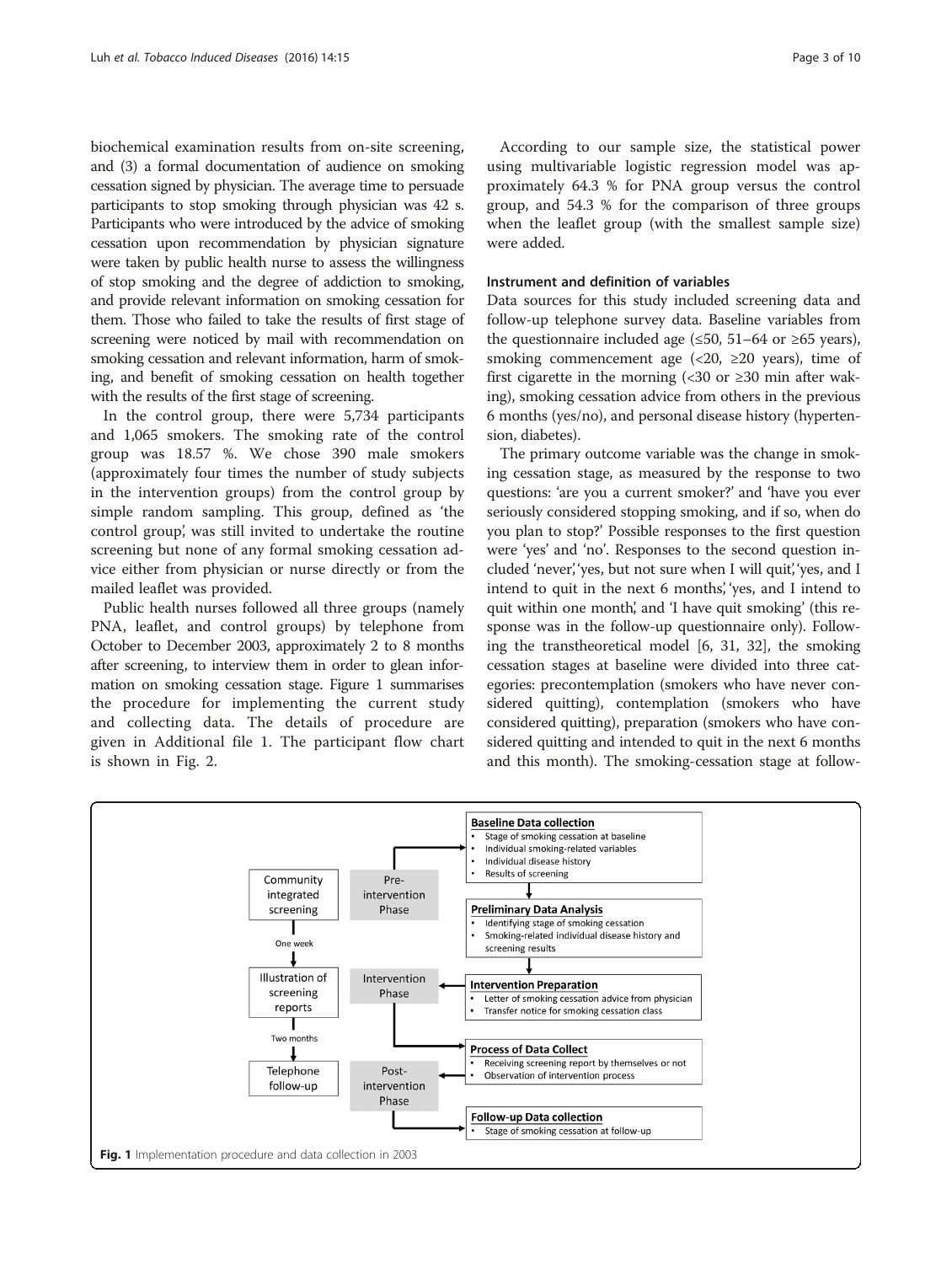<span id="page-3-0"></span>

up was categorized into one of four stages, precontemplation, contemplation, preparation, and action (smokers who had quit at follow-up).

The outcome variable was the change in smoking cessation stage, which was classified in one of three categories at follow-up based on a comparison with the stage at baseline: 'improvement', 'deterioration', and 'no change'. Improvements included the change from precontemplation at baseline to contemplation, preparation, or action at follow-up; the change from contemplation at baseline to preparation or action at follow-up; and the change from preparation at baseline to action at followup. Deterioration included the change from contemplation at baseline to precontemplation at follow-up and the change from preparation at baseline to precontemplation or contemplation at follow-up. 'No change' referred to smokers whose stage at follow-up was the same as that at baseline.

### Statistical analysis

Descriptive statistics (frequency and percentage) were used to describe the distribution of demographic and smoking-related control variables. We used chi-square and t-tests to examine differences between baseline information and intervention. The Fisher's exact test was used to examine differences between categories when cell numbers are small. To assess the effects of intervention on the changes in smoking-cessation stages given the low number of participants, we defined three categories of stage change: improvement, deterioration, and no change, as mentioned above. We used frequency and percentage to show distribution of smoking cessation stage at follow-up survey by stage at baseline and three groups. Then, we used the chi-square test to examine the relationships among the three categories of smoking cessation stage change and related factors, which included age, smoking commencement age, time of first cigarette in the morning after waking, cessation advice from others, and intervention group. Multinomial logistic regression was conducted to estimate the intervention effect after adjustment for other significant variables. A significance level of 5 % was set for statistical significance. All analyses were conducted using SAS version 9.2.

## Results

### Descriptive results at baseline

Table [1](#page-4-0) shows the frequencies of sociodemographic characteristics, smoking-related behaviour, and history of chronic disease at baseline among male smokers. There were lacking of difference across three groups, PNA, leaflet, and control group with respect to smoking-related behaviours, as shown in Table [1.](#page-4-0) There were also lacking of statistically significant differences across the three groups with respect to diabetes, and hypertension.

### Changes in smoking cessation stage

As shown in Table [2,](#page-5-0) smoking cessation stages at follow-up were significantly associated with those at baseline. Additionally, the changes in smoking cessation stage revealed that a higher percent of those who were at the preparation stage at baseline changed to the action stage in the followup survey (30 %) compared with those who were at the precontemplation (7.4 %) and contemplation (9.8 %) stages at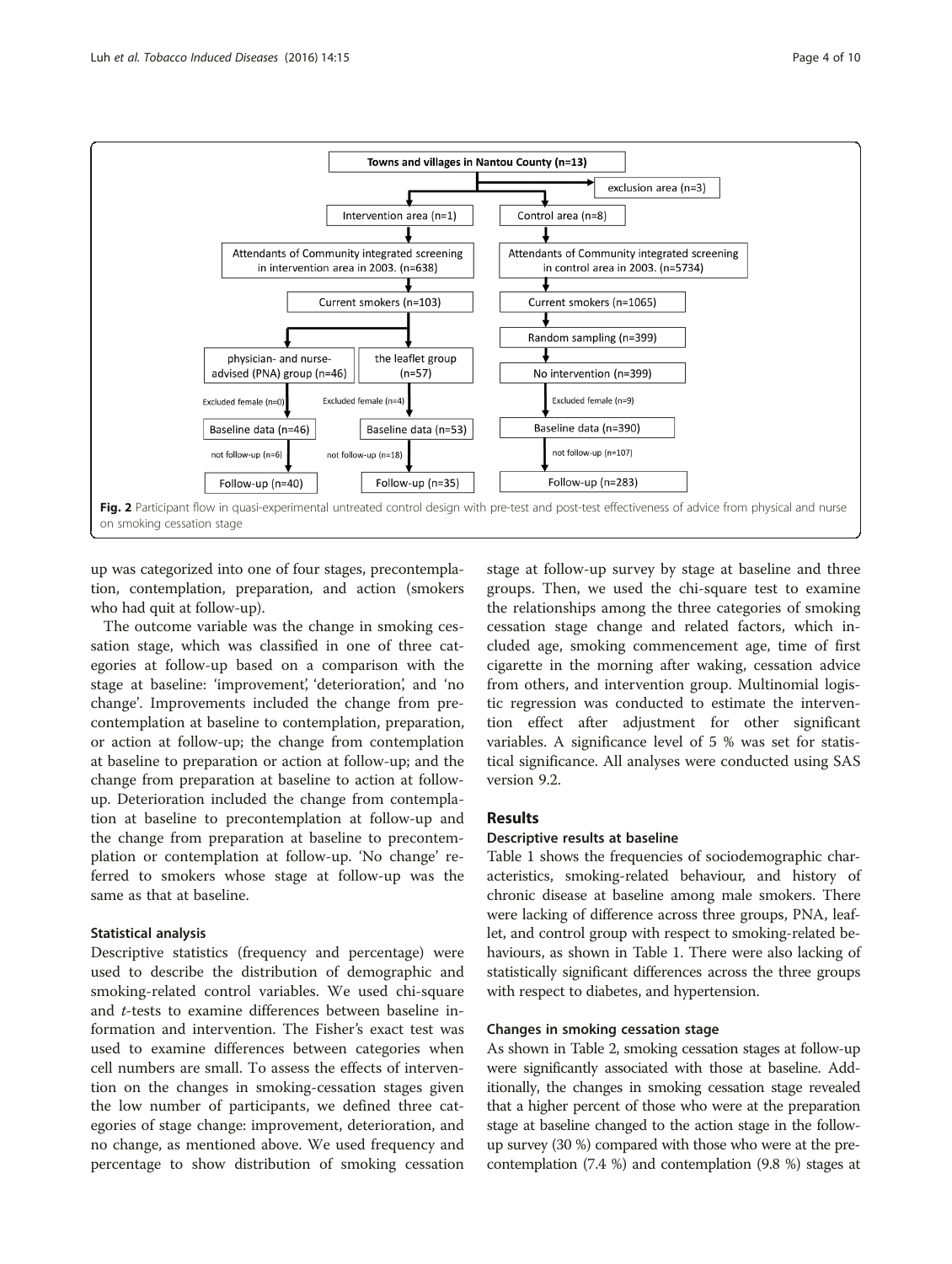| variables                            | Total | $\%$ | Intervention     |      |                  |      |                  |      | $\chi^2$ (degree of                       |  |
|--------------------------------------|-------|------|------------------|------|------------------|------|------------------|------|-------------------------------------------|--|
|                                      |       |      | P&NA Group       |      | Leaflet Group    |      | Control          |      | freedom                                   |  |
|                                      |       |      | $\boldsymbol{n}$ | $\%$ | $\boldsymbol{n}$ | $\%$ | $\boldsymbol{n}$ | $\%$ | $p$ value                                 |  |
|                                      | 489   |      | 46               | 9.4  | 53               | 10.8 | 390              | 79.8 |                                           |  |
| Age Group                            |       |      |                  |      |                  |      |                  |      |                                           |  |
| $\leq 50$                            | 96    | 19.6 | 3                | 6.5  | 10               | 18.9 | 83               | 21.3 | $\chi^2_{\text{(df=4)}} = 8.27$           |  |
| $51 - 64$                            | 119   | 24.3 | 9                | 19.6 | 12               | 22.6 | 98               | 25.1 | $p = 0.08$                                |  |
| $\geq 65$                            | 274   | 56.0 | 34               | 73.9 | 31               | 58.5 | 209              | 53.6 |                                           |  |
| Smoking related attributes           |       |      |                  |      |                  |      |                  |      |                                           |  |
| Smoking commence age                 |       |      |                  |      |                  |      |                  |      |                                           |  |
| $<$ 20                               | 121   | 26.0 | 14               | 33.3 | 12               | 23.1 | 95               | 25.7 | $\chi^2_{\text{(df=4)}}$ = 3.52           |  |
| 20                                   | 156   | 33.5 | 15               | 35.7 | 14               | 26.9 | 127              | 34.3 | $p = 0.48$                                |  |
| $>20$                                | 188   | 40.4 | 14               | 33.3 | 26               | 50.0 | 148              | 40.0 |                                           |  |
| <b>NK</b>                            | 24    |      | 3                |      | $\mathbf{1}$     |      | 20               |      |                                           |  |
| Time for first cigarette at morning  |       |      |                  |      |                  |      |                  |      |                                           |  |
| $<$ 30 min                           | 286   | 60.7 | 29               | 64.4 | 34               | 68.0 | 223              | 59.3 | $\chi^2_{\text{(df=2)}} = 1.69$           |  |
| $≥$ 30 min                           | 185   | 39.3 | 16               | 35.6 | 16               | 32.0 | 153              | 40.7 | $p = 0.43$                                |  |
| <b>NK</b>                            | 18    |      | $\mathbf{1}$     |      | 3                |      | $14\,$           |      |                                           |  |
| Smoking cessation advice from others |       |      |                  |      |                  |      |                  |      |                                           |  |
| yes                                  | 167   | 36.3 | 18               | 40.0 | 16               | 32.0 | 133              | 36.4 | $\chi^2_{\text{(df=2)}} = 0.67$           |  |
| no                                   | 293   | 63.7 | 27               | 60.0 | 34               | 68.0 | 232              | 63.6 | $p = 0.72$                                |  |
| <b>NK</b>                            | 29    |      | $\mathbf{1}$     |      | 3                |      | 25               |      |                                           |  |
| Smoking cessation stage at baseline  |       |      |                  |      |                  |      |                  |      |                                           |  |
| Precontemplation (PC)                | 285   | 61.0 | 33               | 73.3 | 34               | 66.7 | 218              | 58.8 | $\chi^2_{\text{(df=4)}} = 5.96$           |  |
| Contemplation (C)                    | 156   | 33.4 | 9                | 20.0 | 16               | 31.4 | 131              | 35.3 | $p = 0.20$                                |  |
| Preparation (P)                      | 26    | 5.6  | 3                | 6.7  | $\mathbf{1}$     | 2.0  | 22               | 5.9  |                                           |  |
| <b>NK</b>                            | 22    |      | $\mathbf{1}$     |      | $\overline{2}$   |      | 19               |      |                                           |  |
| Chronic disease at baseline          |       |      |                  |      |                  |      |                  |      |                                           |  |
| Diabetes history                     | 40    | 9.6  | 3                | 3.5  | 4                | 7.7  | 33               | 10.0 | $\chi^2_{\text{(df=2)}} = 0.28(p = 0.87)$ |  |
| Hypertension history                 | 67    | 15.8 | 9                | 10.6 | 3                | 5.8  | 55               | 16.4 | $\chi^2_{\text{(df=2)}} = 4.39(p = 0.11)$ |  |

<span id="page-4-0"></span>Table 1 Distribution of socio-demographic, smoking related attributes, chronic disease, and biochemical markers among male smokersat baseline.  $(N = 489)$ 

precontemplation (PC): smokers who never consider to quit

contemplation (C): smokers who ever consider and intent to quit in the six months

preparation (P): smokers who ever consider and intent to quit in this month

NK not know

PNA Physician and nurse advice group

baseline. The proportion of those in the action stage at follow-up was higher in the PNA group (25 %) than in the leaflet group (5.7 %) and the control group (7.8 %).

The relationship between the intervention and smoking cessation stages before and after intervention were examined. As shown in Table [2](#page-5-0), of those who were in the precontemplation category at baseline, the proportion who took action was higher in the PNA group (21.4 %) than in the leaflet (4.5 %) and the control groups (5.5 %). Of those who were in preparation stage at baseline, the proportion who took action was higher in the PNA group (66.7 %) than in the control (25.0 %) and leaflet groups (0.0 %). The absolute differences between the PNA group and the control group in the percentage of participants who moved from precontemplation, contemplation, and preparation to action were 15.9, 13.4, and 41.7 %, respectively.

The distribution of change as defined by three categories, improvement ( $n = 102$ ), deterioration ( $n = 73$ ), and no change ( $n = 183$ ) with respect to age, smoking related factors at baseline, and intervention group, are shown in Table [3](#page-6-0). The results revealed that 28.5 % of male smokers showed improvement in smoking stage, whereas 20.4 % deteriorated. The changes in stage were significantly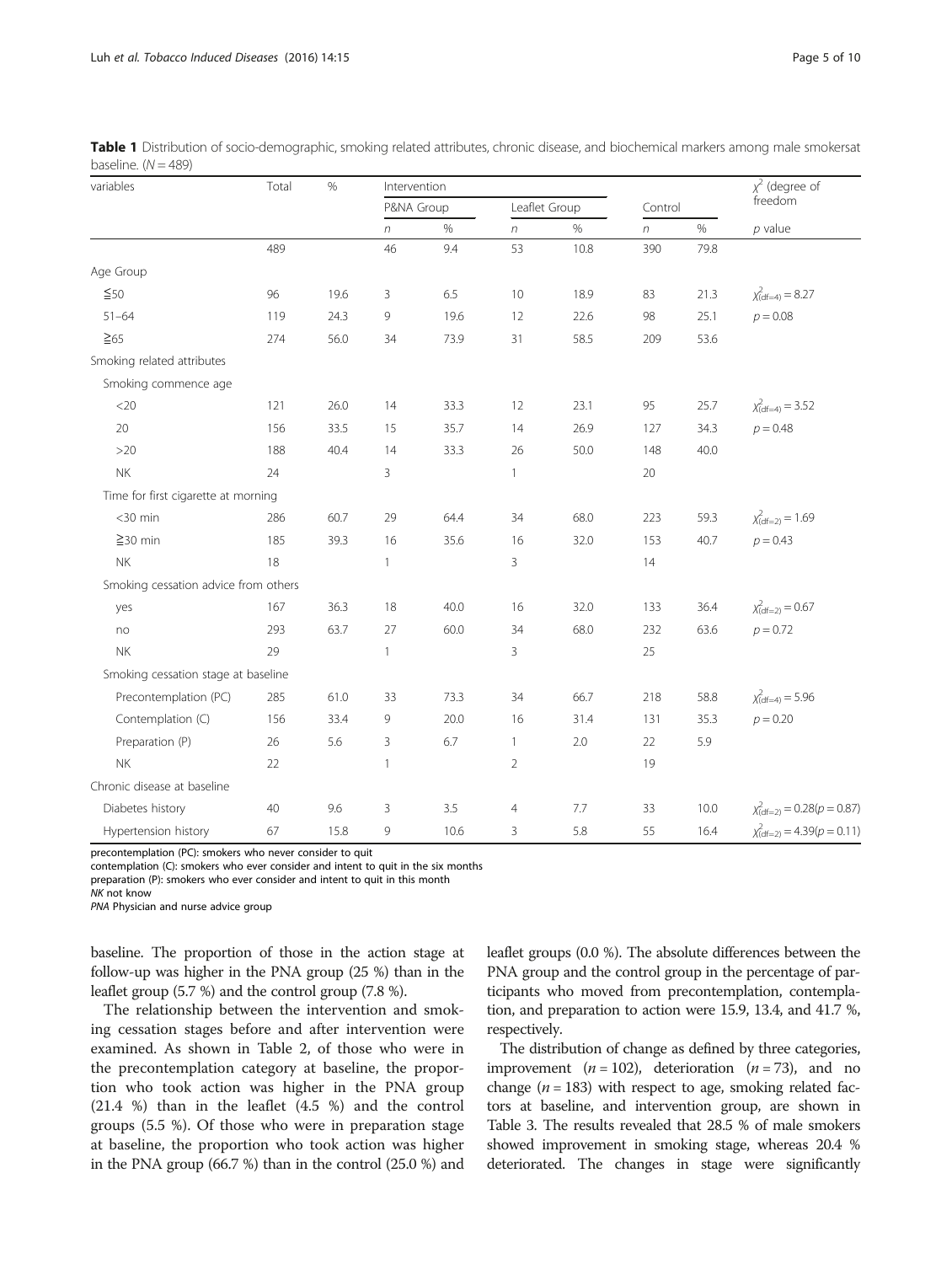|                                     |                |      | Smoking cessation stage at follow-up |         |                     |      |                           |         |                     |      |                                                 |
|-------------------------------------|----------------|------|--------------------------------------|---------|---------------------|------|---------------------------|---------|---------------------|------|-------------------------------------------------|
| Variables                           | $\sqrt{n}$     | %    | PC                                   |         | $\mathsf C$         |      | P                         |         | Α                   |      | Test                                            |
|                                     |                |      | $\sqrt{n}$                           | $\%$    | $\sqrt{n}$          | $\%$ | $\sqrt{n}$                | $\%$    | $\boldsymbol{n}$    | $\%$ |                                                 |
|                                     | 358            |      | 209                                  | 58.4    | 92                  | 25.7 | 23                        | 6.4     | 34                  | 9.5  |                                                 |
| Smoking cessation stage at baseline |                |      |                                      |         |                     |      |                           |         |                     |      |                                                 |
| Overall                             |                |      |                                      |         |                     |      |                           |         |                     |      |                                                 |
| PC                                  | 215            | 60.1 | 141                                  | 65.6    | 47                  | 21.9 | $11\,$                    | 5.1     | 16                  | 7.4  | $\chi^2_{\text{(df=6)}}$ = 20.22                |
| $\mathsf C$                         | 123            | 34.4 | 61                                   | 49.6    | 40                  | 32.5 | 10                        | 8.1     | 12                  | 9.8  | $p = 0.003$                                     |
| P                                   | 20             | 5.6  | $\overline{7}$                       | 35.0    | 5                   | 25.0 | $\sqrt{2}$                | 10.0    | 6                   | 30.0 | p value for<br>Fisher's exact<br>$test = 0.004$ |
| P&NA<br>group                       | 40             |      |                                      |         |                     |      |                           |         |                     |      |                                                 |
| PC                                  | 28             | 70.0 | 14                                   | 50.0    | $\overline{7}$      | 25.0 | $\mathbf 1$               | 3.6     | 6                   | 21.4 |                                                 |
| $\mathsf C$                         | 9              | 22.5 | $\overline{4}$                       | 44.4    | 3                   | 33.3 | 0                         | $0.0\,$ | $\overline{2}$      | 22.2 |                                                 |
| P                                   | $\overline{3}$ | 7.5  | 0                                    | 0.0     | $\mathbf 0$         | 0.0  | $\mathbf 1$               | 33.3    | $\overline{2}$      | 66.7 |                                                 |
| Leaflet<br>group                    | 35             |      |                                      |         |                     |      |                           |         |                     |      |                                                 |
| PC                                  | 22             | 62.9 | 12                                   | 54.5    | 6                   | 27.3 | $\ensuremath{\mathsf{3}}$ | 13.6    | $\mathbf{1}$        | 4.5  |                                                 |
| $\mathsf C$                         | 12             | 34.3 | $\overline{3}$                       | 25.0    | 8                   | 66.7 | 0                         | $0.0\,$ | $\mathbf{1}$        | 8.3  |                                                 |
| ${\sf P}$                           | $\,1\,$        | 2.9  | $\mathbf 0$                          | $0.0\,$ | $\mathsf{O}\xspace$ | 0.0  | $1\,$                     | 100.0   | $\mathsf{O}\xspace$ | 0.0  |                                                 |
| Control<br>group                    | 283            |      |                                      |         |                     |      |                           |         |                     |      |                                                 |
| PC                                  | 165            | 58.3 | 115                                  | 69.7    | 34                  | 20.6 | $\overline{7}$            | 4.2     | 9                   | 5.5  |                                                 |
| $\mathsf C$                         | 102            | 36.0 | 54                                   | 52.9    | 29                  | 28.4 | 10                        | 9.8     | 9                   | 8.8  |                                                 |
| P                                   | 16             | 5.7  | 7                                    | 43.8    | 5                   | 31.3 | 0                         | 0.0     | 4                   | 25.0 |                                                 |
|                                     |                |      |                                      |         |                     |      |                           |         |                     |      |                                                 |

<span id="page-5-0"></span>**Table 2** Distribution of smoking cessation stage at follow-up survey by stage at baseline and intervention group ( $n = 358$ )

Precontemplation (PC): smokers who never consider to quit

Contemplation (C): smokers who ever consider and intent to quit in the six months

Preparation (P): smokers who ever consider and intent to quit in this month

NK not know

associated with having received cessation advice from others ( $p = 0.04$ ) but were not statistically associated with age of smoking commencement  $(p = 0.81)$  and time of the first cigarette upon waking in the morning ( $p = 0.45$ ). The rate of improvement was considerably higher in the PNA group than in the control group (45 % versus 25.8 %), whereas the rate of deterioration was lower in the PNA group (10 % versus 23.3 %). A similar but less remarkable finding was noted for the leaflet group (see Table [3](#page-6-0)). Approximately 45–60 % of all participants were in the

category of no change. The association between intervention group and the changes in stage was statistically significant ( $p = 0.02$ ).

Table [4](#page-7-0) shows after adjusting for smoking cessation advice from others, individuals in the PNA group were more likely to show improvement than were those in the control group [adjusted odds ratio (OR) = 2.27 (95 % CI: 1.07–4.84)], whereas the improvement in the leaflet group was close to that in the control group [adjusted OR =0.99 (95 % CI: 0.44–2.25)].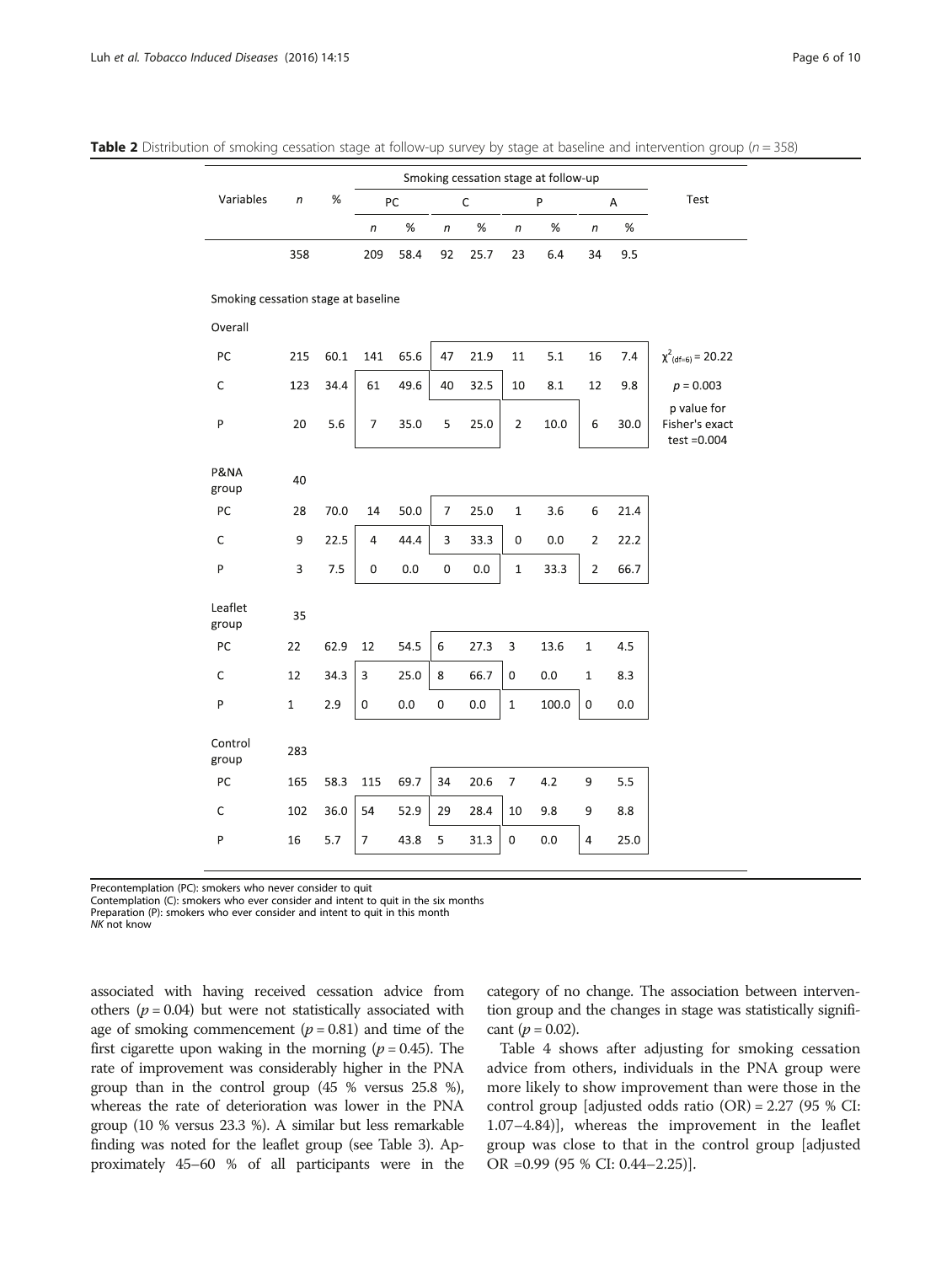| $\%$<br>Variables<br>$\sqrt{n}$ |     |                        |                |                   |                | Change of smoking cessation stage |                | Chi-Square test | Crude OR(95 % C.I.)        |                              |                        |
|---------------------------------|-----|------------------------|----------------|-------------------|----------------|-----------------------------------|----------------|-----------------|----------------------------|------------------------------|------------------------|
|                                 |     | No change <sup>a</sup> |                | Deterioration $b$ |                | Improvement <sup>c</sup>          |                |                 | Improvement<br>/ No Change | Deterioration<br>/ No Change |                        |
|                                 |     | n                      | $\%$           | $\sqrt{n}$        | $\%$           | $\eta$                            | $\%$           |                 |                            |                              |                        |
|                                 | 358 |                        | 183            | 51.1              | 73             | 20.4                              | 102            | 28.5            |                            |                              |                        |
| Age group                       |     |                        |                |                   |                |                                   |                |                 |                            |                              |                        |
| $\leq 50$                       | 65  | 18.2                   | 31             | 47.7              | 16             | 24.6                              | 18             | 27.7            | $x^2 = 1.58$               | 1.00                         | 1.00                   |
| $51 - 64$                       | 90  | 25.1                   | 46             | 51.1              | 20             | 22.2                              | 24             | 26.7            | $p = 0.81$                 | $0.83(0.37 - 1.88)$          | $0.67$ $(0.28 - 1.58)$ |
| $\geq 65$                       | 203 | 56.7                   | 106            | 52.2              | 37             | 18.2                              | 60             | 29.6            |                            | $1.03(0.51 - 2.07)$          | $0.65(0.31 - 1.36)$    |
| Smoking-related factors         |     |                        |                |                   |                |                                   |                |                 |                            |                              |                        |
| Smoking commence age            |     |                        |                |                   |                |                                   |                |                 |                            |                              |                        |
| <20                             | 92  | 26.6                   | 49             | 53.3              | 19             | 20.7                              | 24             | 26.1            | $x^2 = 1.59$               | 1.00                         | 1.00                   |
| 20                              | 121 | 35.0                   | 62             | 51.2              | 21             | 17.4                              | 38             | 31.4            | $p = 0.81$                 | $1.23(0.64 - 2.36)$          | $0.72$ $(0.34 - 1.55)$ |
| >20                             | 133 | 38.4                   | 67             | 50.4              | 30             | 22.6                              | 36             | 27.1            |                            | $1.10(0.57 - 2.11)$          | $1.05(0.52 - 2.12)$    |
| <b>NK</b>                       | 12  |                        | 5              |                   | 3              |                                   | $\overline{4}$ |                 |                            |                              |                        |
| First cigarette in the morning  |     |                        |                |                   |                |                                   |                |                 |                            |                              |                        |
| $<$ 30 min                      | 210 | 60.9                   | 102            | 48.6              | 43             | 20.5                              | 65             | 31.0            | $x^2 = 1.59$               | 1.00                         | 1.00                   |
| $\geq$ 30 min                   | 135 | 39.1                   | 74             | 54.8              | 27             | 20.0                              | 34             | 25.2            | $p = 0.45$                 | $0.71(0.42 - 1.20)$          | $0.80(0.44 - 1.46)$    |
| <b>NK</b>                       | 13  |                        | $\overline{7}$ |                   | 3              |                                   | 3              |                 |                            |                              |                        |
| Cessation advice from others    |     |                        |                |                   |                |                                   |                |                 |                            |                              |                        |
| no                              | 121 | 35.6                   | 69             | 57.0              | 15             | 12.4                              | 37             | 30.6            | $x^2 = 6.49$               | 1.00                         | 1.00                   |
| yes                             | 219 | 64.4                   | 105            | 47.9              | 52             | 23.7                              | 62             | 28.3            | $p = 0.04$                 | $1.06(0.63 - 1.79)$          | 2.19 (1.13-4.22)       |
| <b>NK</b>                       | 18  |                        | 9              |                   | 6              |                                   |                |                 |                            |                              |                        |
| Intervention group              |     |                        |                |                   |                |                                   |                |                 |                            |                              |                        |
| Control                         | 283 | 79.1                   | 144            | 50.9              | 66             | 23.3                              | 73             | 25.8            | $\chi^2$ = 11.20           | 1.00                         | 1.00                   |
| PNA                             | 40  | 11.2                   | 18             | 45.0              | $\overline{4}$ | 10.0                              | 18             | 45.0            | $p = 0.02$                 | 2.27 (1.07-4.83)             | $0.62$ (0.20-1.95)     |
| Leaflet                         | 35  | 9.8                    | 21             | 60.0              | 3              | 8.6                               | 11             | 31.4            |                            | $1.00(0.44 - 2.26)$          | $0.35(0.10-1.22)$      |

<span id="page-6-0"></span>**Table 3** Relationships between changes in smoking cessation stage and related factors  $(n - 358)$ 

Precontemplation (PC): smokers who never consider to quit

Contemplation (C): smokers who ever consider and intent to quit in the six months

Preparation (P): smokers who ever consider and intent to quit in this month

Action (A): smokers who quit at follow-up

PNA group Physician and nurse advice group

<sup>a</sup>No change' means that the stage at follow-up was the same as that at baseline

<sup>b</sup>Improvement included: 1.from precontemplation at baseline to contemplation, preparation, and action at follow-up; 2. from contemplation to preparation and action; 3. from preparation to action

c Deteriorate included: 1. from contemplation to Precontemplation; 2. from preparation to precontemplation and contemplation

The deterioration in the PNA group was 37 % lower than that in the control group [adjusted  $OR = 0.63$  (95 %) CI: 0.20–2.01)] (Table [4\)](#page-7-0). The deterioration in the leaflet group was 67 % lower [adjusted  $OR = 0.33$  (95 % CI: 0.09–1.15)] than that in the control group (Table [4](#page-7-0)). When the results for the two intervention groups were combined, the decrease in deterioration was 54 %, although the results failed to reach statistical significance [adjusted  $OR = 0.46$  (0.19–1.09)] (data not shown). It is interesting to note that those who had received cessation advice from others were more likely to show deterioration than were those who had not received such advice [adjusted OR = 2.21 (95 % CI: 1.14–4.29)]; however, the influence on improvement was not

statistically significant [adjusted OR = 1.05 (95 % CI:  $0.62 - 1.78$ ].

### **Discussion**

Applying the TTM model to smoking cessation program implemented through an integrate screening platform, we found the advice from physician and nurses (the PNA group) could significantly enhance change toward the action stage (forward transition) for quitting smoking and reduce (albeit not statistically significantly) the possibility of regressing to a stage farther from the action stage (backward transition). The strategy provided with only leaflet (the leaflet group) for participants could not have such benefit. Of the smoking-related factors,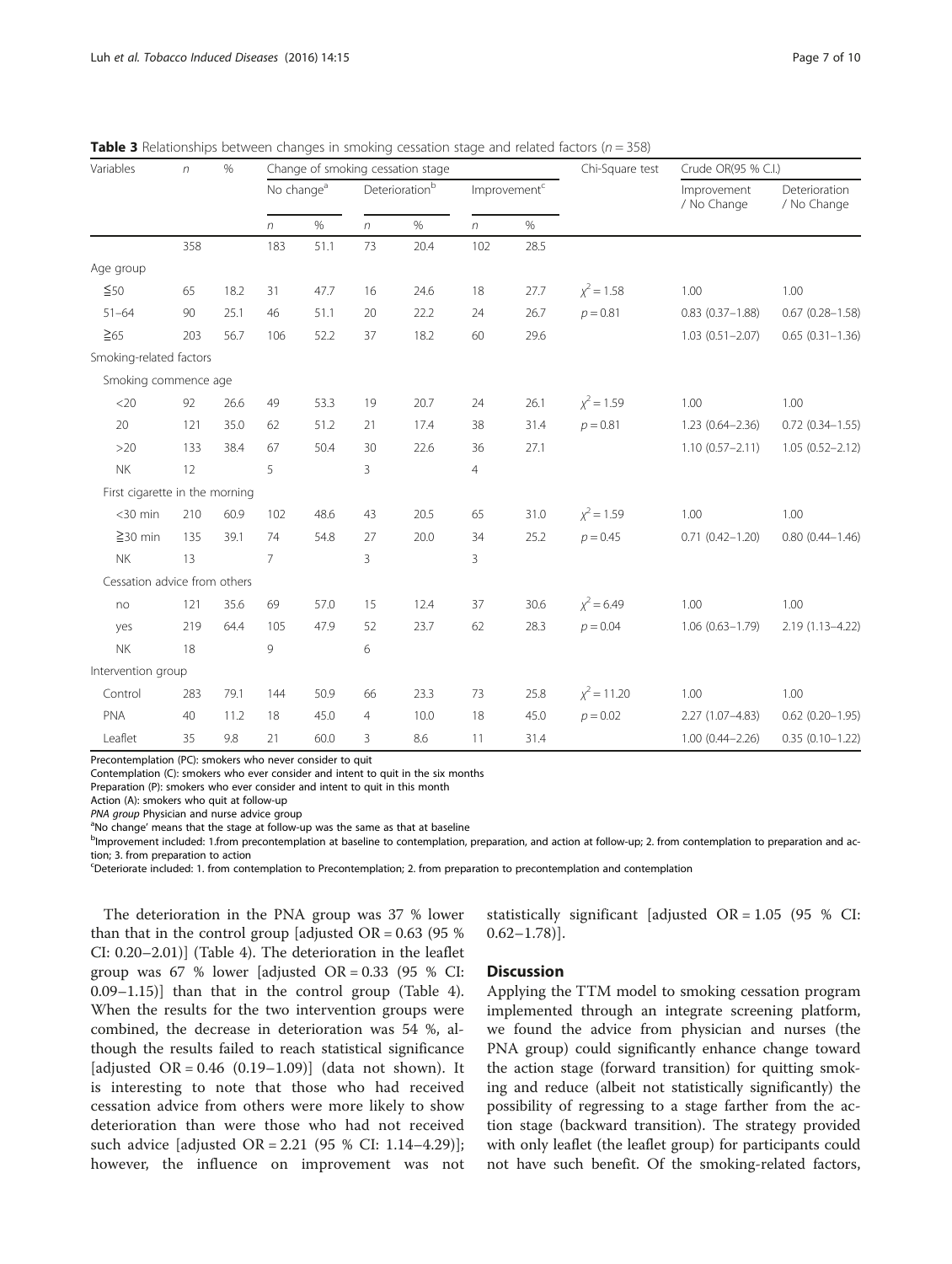| Variables                    | Change of smoking cessation stage                 |               |                                                     |               |  |  |  |  |  |  |
|------------------------------|---------------------------------------------------|---------------|-----------------------------------------------------|---------------|--|--|--|--|--|--|
|                              | Improvement <sup>a</sup> / No change <sup>c</sup> |               | Deterioration <sup>b</sup> / No change <sup>c</sup> |               |  |  |  |  |  |  |
|                              | <b>OR</b>                                         | 95 % CI       | OR                                                  | 95 % CI       |  |  |  |  |  |  |
| Cessation advice from others |                                                   |               |                                                     |               |  |  |  |  |  |  |
| No.                          |                                                   |               |                                                     |               |  |  |  |  |  |  |
| Yes                          | 1.05                                              | $0.62 - 1.78$ | 2.21                                                | $1.14 - 4.29$ |  |  |  |  |  |  |
| Intervention group           |                                                   |               |                                                     |               |  |  |  |  |  |  |
| Control                      |                                                   |               |                                                     |               |  |  |  |  |  |  |
| PNA                          | 2.27                                              | $1.07 - 4.84$ | 0.63                                                | $0.20 - 2.01$ |  |  |  |  |  |  |
| Leaflet                      | 0.99                                              | $0.44 - 2.25$ | 0.33                                                | $0.09 - 1.15$ |  |  |  |  |  |  |

<span id="page-7-0"></span>Table 4 Relationship between change in smoking cessation stage and intervention using multinominal logistic regression ( $n = 358$ )

PNA Physician and nurse advice group

Independent variables included cessation advice from others and intervention group in the multinominal logistic regression

<sup>a</sup>lmprovement included: 1.from precontemplation at baseline to contemplation, preparation, and action at follow-up; 2. from contemplation to preparation and action; 3. from preparation to action

**b** Deterioration included: 1. from contemplation to Precontemplation; 2. from preparation to precontemplation and contemplation

<sup>c</sup>'No change' means that the stage at follow-up was the same as that at baseline

taking advice from others was conducive to regression to a stage farther from the action stage, whereas its effect on movement toward the action stage was small. Other smoking-related factors such as age of smoking commencement and time of first cigarette after waking in the morning did not statistically influence improvement or deterioration in smoking cessation stage.

## Effects of physician and nurse advice on the change in smoking cessation stage

Our major intervention program was based on advice from physician and nurses, as this is often regarded as a potentially efficient approach [\[1](#page-8-0)]. Our main finding was consistent with the results from systematic review that concluded that physician advice and a good booster from nurse's consultation and advice for smokers to quit will increase the rate of smoking cessation [\[1](#page-8-0), [33](#page-9-0)–[35\]](#page-9-0).

However, as seen in previous studies, most physicians have not routinely asked about their patients' smoking status [[36, 37\]](#page-9-0), and most smokers did not receive advice to quit from their physician [[38](#page-9-0), [39\]](#page-9-0). Furthermore, a large proportion of primary care physicians did not follow recommendations to promote smoking cessation among their patients [[40\]](#page-9-0). The barriers to offering smoking prevention counselling included lack of training in smoking cessation [\[37](#page-9-0)], lack of patient educational materials, and lack of time [[41\]](#page-9-0). On average, smokers were less likely to have received advice to quit if they were single (compared with divorced, widowed, or separated), had higher levels of education, were lighter smokers, had no previous quit attempts, and had physicians who smoked [[36\]](#page-9-0). It is timely to provide an easier and quicker reminder method for physician to give smoking cessation on smoking clients during screening process. Our study designed a simple smoking cessation advice form as a reminder to the physician.

## Effects of informative leaflet distribution on smoking cessation stage

We did not see a benefit of the intervention that entailed distributing the self-contained informational leaflet in our study, which was consistent with result from a previous study [[13](#page-9-0)]. Among current smokers who underwent lowdose fast spiral chest CT for lung cancer screening, those who received standard written self-help materials or a written list of internet resources for smoking cessation showed no statistically significant change in the 7-day point prevalence quit rates or advancement in motivational readiness to stop smoking compared with the control [\[13\]](#page-9-0).

## The cyclic smoking cessation process using a transtheoretical model

The proposed analysis method for our data is unique because we focused not only on stage changes from precontemplation to action but also on changes in the reverse direction, e.g., from preparation to precontemplation. Shedding light on these cyclic processes is informative for understanding the factors that may account for stage changes indicating improvement, i.e., movement toward action, and deterioration, i.e., movement away from action. Identifying both promoters and inhibitors of smoking cessation gives clues for designing an effective intervention program. Analysis of these cyclic processes has not been considered in previous screening-based intervention studies addressing changes in smoking cessation stage [[16, 22](#page-9-0)].

In our finding, in addition to forward transition, the deterioration rates in the control group, i.e., movement from preparation to contemplation or to precontemplation, were considerably higher than those in the PNA group (75.1 % versus 0 %). The deterioration rate from contemplation to precontemplation was only slightly higher in the control than in the PNA group (52.9 %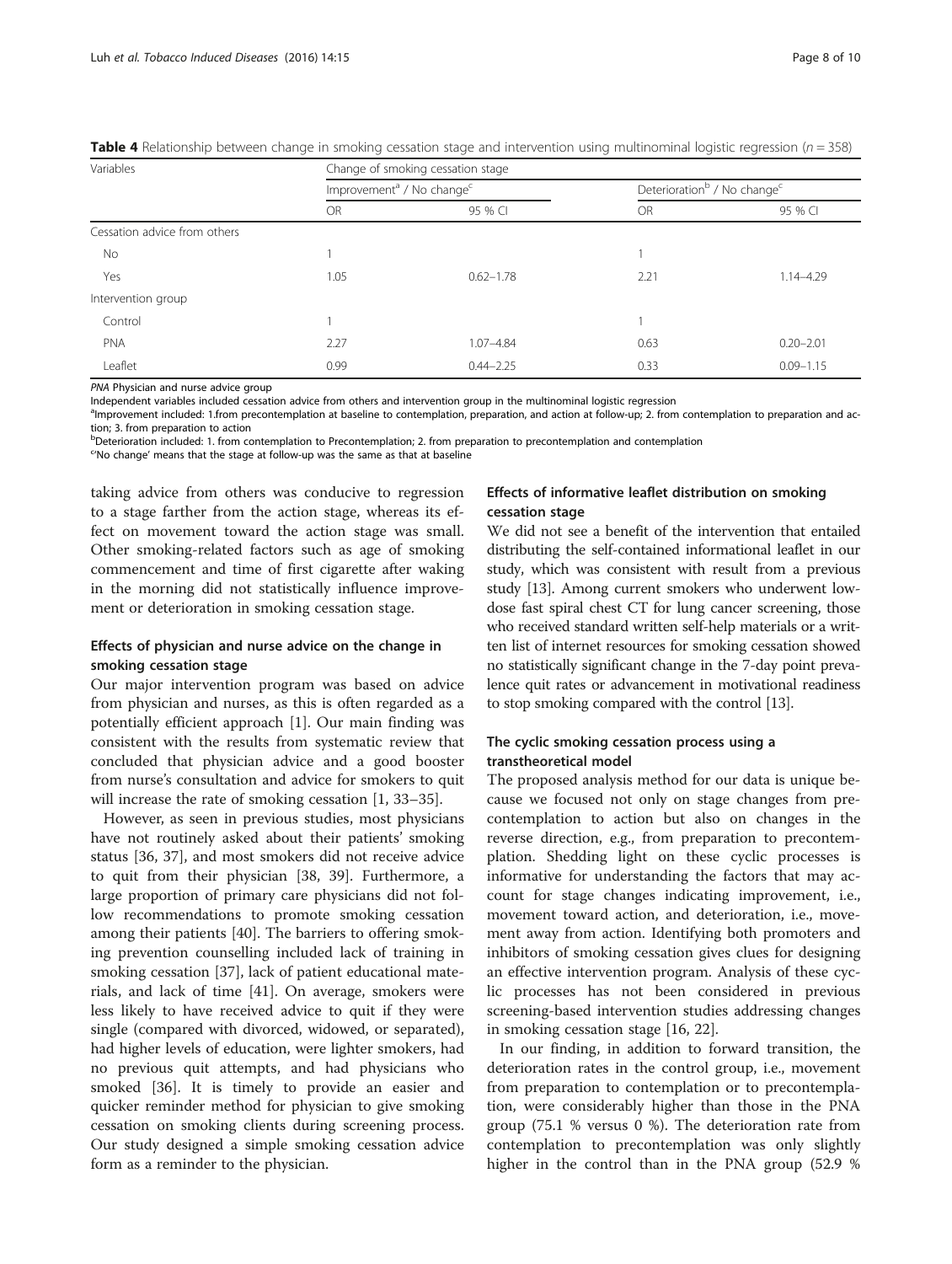<span id="page-8-0"></span>versus 44.4 %), suggesting that smokers in the contemplation stage at baseline had the same chance of regressing to precontemplation regardless of the intervention group or the control group.

Our study found that those who had received cessation advice from others were more likely to show deterioration than were those who had not received such advice. Few studies have been conducted to address why advice from others showed an adverse effect for smoking cessation. It is possible that advice from others in our study may contain information that decrease the negative outcome expectations of smoking and the positive outcome expectations of quitting. It requires a further study to clarify this cause.

#### Limitations and suggestions

There are pros and cons of the current study. Strength of the current study are that the intervention program in a community setting is relatively inexpensive and accessible to community residents. The weaknesses resulting from the expediency of this community-based study is a lacking of randomized controlled study design and is limited to the allocation of participants to two interventions using other areas without intervention program as the control group. However, as we have considered several confounding factors, particularly smoking behaviours the results are supposed to be credible and comparable to that if the randomized controlled trial design is adopted. As participants were not randomly assigned to the intervention groups (PNA and informational leaflet) the group-assignment of participants in our study to the PNA group or the leaflet group was highly affected by depended on whether the participants came back in person to receive the first-stage screening report. Such an assignment may introduce bias, e.g. participants who returned to take the screening in person and were assigned to the PNA group may be more motivated to stop smoking compared to participants who did not return and were assigned to the leaflet group. However, we believe this concern may not be serious due to the fact that there were lacking of statistical significance differences across intervention groups with respect to baseline characteristics. Admittedly, we have no information about the maintenance of stage changes. The small sample size of some groups may limit the results, particularly in regard to deterioration in stage changes. As far as statistical power is concerned, although the optimal ratio of case to control group in term of cost and effect- size related to statistical power is 1 to 4, the ratio of case to the control group increased to 1 to 9 in the current study may increase cost but may not mitigate statistical power.

## Conclusion

A community-based smoking cessation intervention with a transtheoretical underpinning demonstrated that advice on smoking cessation from physicians and nurses is effective in smoking cessation, as evidenced by improvement in the stage of smoking cessation and a reduction in regression toward precontemplation.

## Additional file

[Additional file 1:](dx.doi.org/10.1186/s12971-016-0080-0) Implementation procedure and data collection. (DOC 25 kb)

#### Abbreviations

CIS: Community-based integrated screening; OR: odds ratio; PNA: physicianand nurse-advised group; TTM: Transtheoretical model.

#### Competing interests

The authors declare that they have no competing interests.

#### Authors' contributions

DLL and HHC conceived the study design, interpreted the results and drafted the manuscript. SLC, AMY, SHC, and CYF made contribution to the statistical analysis, interpretation of data and to critical review of the manuscript. All authors read and approved the final manuscript.

#### Acknowledgement

Funding

None.

#### Author details

<sup>1</sup>Department of Public Health, Chung Shan Medical University, No.110, Sec. 1 Chien-Kuo N. Road, Taichung 40201, Taiwan. <sup>2</sup>Department of Family and Community Medicine, Chung Shan Medical University Hospital, Taichung, Taiwan, ROC. <sup>3</sup>School of Oral Hygiene, College of Oral Medicine, Taipei Medical University, Taipei, Taiwan. <sup>4</sup> Department of Health Care Management, College of Management, Chang Gung University, Taoyuan, Taiwan. 5 Department of Health Industry Management, Kainan University, Taoyuan, Taiwan. <sup>6</sup>Graduate Institute of Epidemiology and Preventive Medicine College of Public Health, National Taiwan University, Room 533, No. 17, Xuzhou Road, Taipei 10002, Taiwan.

#### Received: 22 October 2015 Accepted: 12 April 2016 Published online: 23 April 2016

#### References

- 1. Stead LF, Buitrago D, Preciado N, Sanchez G, Hartmann-Boyce J, Lancaster T. Physician advice for smoking cessation. Cochrane Database Syst Rev. 2013;5: CD000165. doi[:10.1002/14651858.CD000165.pub4](http://dx.doi.org/10.1002/14651858.CD000165.pub4).
- 2. Sutton S. Back to the drawing board? A review of applications of the transtheoretical model to substance use. Addiction. 2001;96:175–86. doi[:10.1080/09652140020017049](http://dx.doi.org/10.1080/09652140020017049).
- 3. Prochaska JO, DiClemente CC, Norcross JC. In search of how people change. Applications to addictive behaviors. Am Psychol. 1992;47:1102–14.
- 4. Dijkstra A, Conijn B, De Vries H. A match-mismatch test of a stage model of behaviour change in tobacco smoking. Addiction. 2006;101:1035–43. doi[:10.1111/j.1360-0443.2006.01419.x](http://dx.doi.org/10.1111/j.1360-0443.2006.01419.x).
- 5. Prochaska JO, DiClemente CC. Stages and processes of self-change of smoking: toward an integrative model of change. J Consult Clin Psychol. 1983;51:390–5.
- Prochaska JO, Velicer WF. The transtheoretical model of health behavior change. Am J Health Promot. 1997;12:38–48.
- 7. Diclemente CC. A premature obituary for the transtheoretical model: a response to West (2005). Addiction. 2005;100:1046–8. doi:[10.1111/j.1360-0443.2005.01138.x](http://dx.doi.org/10.1111/j.1360-0443.2005.01138.x). author reply 1048–1050.
- 8. Prochaska JO. Moving beyond the transtheoretical model. Addiction. 2006; 101:768–74.
- 9. Robinson LM, Vail SR. An integrative review of adolescent smoking cessation using the Transtheoretical Model of Change. J Pediatr Health Care. 2012;26:336–45. doi:[10.1016/j.pedhc.2010.12.001.](http://dx.doi.org/10.1016/j.pedhc.2010.12.001)